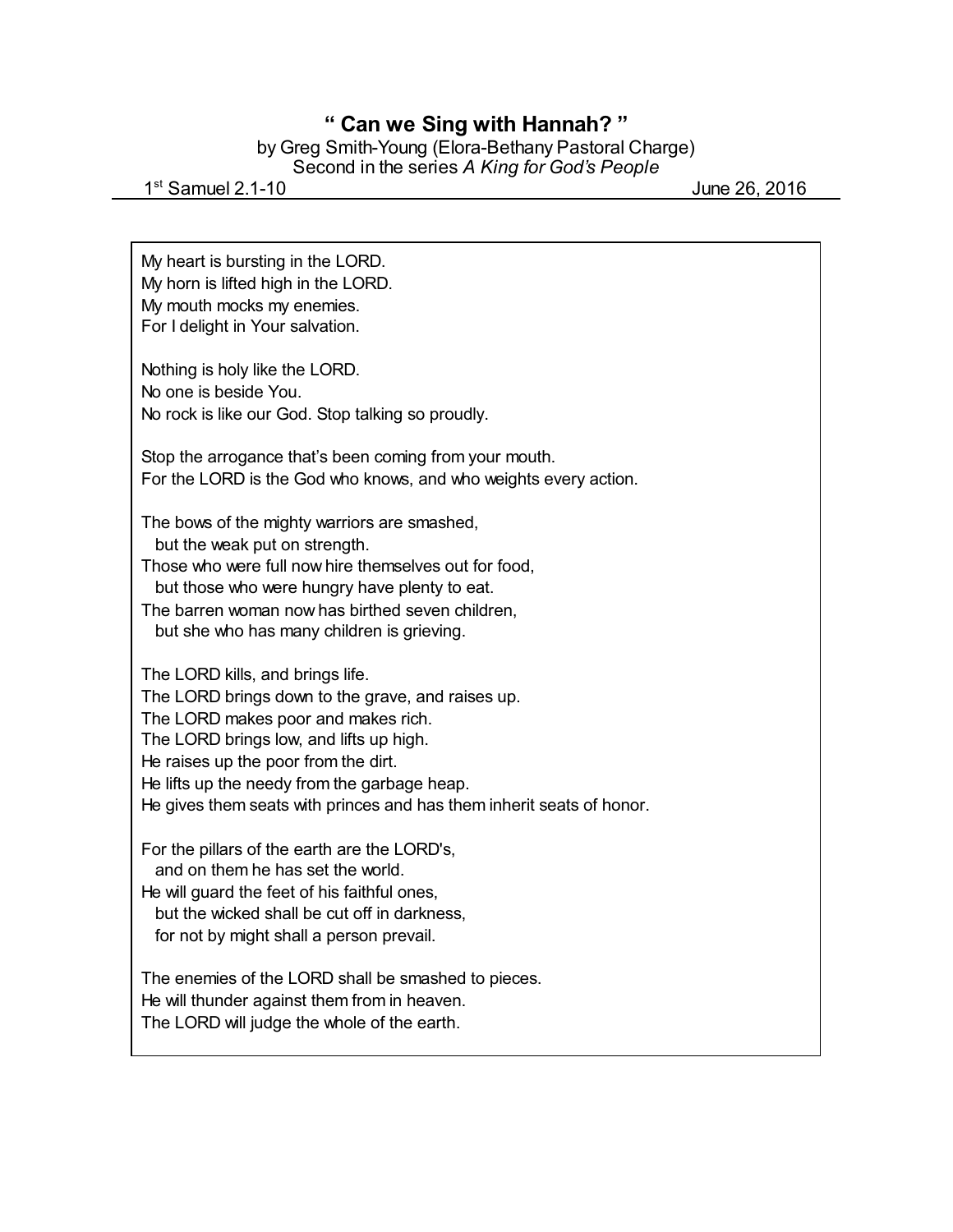Hannah does great theology. It does not drop down from some lofty tower. Her theology comes up from the stuff of life. Hannah has been squeezed and pressed, like wet laundry cranked through an old-style wringer. She's been wrung out by infertility; she could not bear children. She's been wrung out by a lie, that a woman who could not have children was good for nothing. She's been wrung out by bullying; her husband's second wife birthed many children and taunted Hannah because of it. She's been wrung out by isolation. Her husband could not understand. Her religious community let her down.

Hannah has persevered. She has prayed.

Now, she has a child. *"Shem-u-el"* she named him. It means, "God has heard." Now, she has just given Samuel, still a preschooler, over to be raised in God's house, in a life dedicated to God. And Hannah celebrates! To learn from Hannah, let's see **who** she celebrates, and **what** she celebrates, and **when** she celebrates.

II

**Who** does Hannah celebrate?

She has waited for a baby. A baby to secure her place. A baby to prove her. A baby to complete her. A baby is all she's every wanted. Now, her Samuel has come.

But her celebration does not mention him. Surely her heart leaps for him. Certainly she delights in him. But her celebration is not about Samuel.

Hannah raises her "horn." ( It's a word-picture. An animal horn signified strength. ) She raises her horn, her heart, her voice to celebrate . . . God.

She has traced the trail from her child back to its beginning, followed the river from its mouth back to its spring. Her son—every daughter and son, young and old—is God's gift.

Hannah realizes a danger. She realizes that anything important, including anything good, including her baby, can become her god. The more we yearn after it, the more we race to get it, the more we promise ourselves, "If only I had that, then I'll be fine!," the more godlike it becomes to us.

But only the Lord is God. Everything else we try to make ultimate, everything else we give ourselves to, everything else we trust in, everything else we follow, . . . especially those most precious to us . . . even Hannah's Samuel . . . can lead us astray. For none is God.

God is gloriously holy, entirely different. Nothing else is. God is rock-stable. Nothing else is. God knows what no one else knows. God measures the merits of our actions, determines the rightness of our causes, gives a verdict on the value of our lives. Only God.

Mother Hannah has just let go of the hand of her Samuel. And she celebrates God.

Can we sing with Hannah?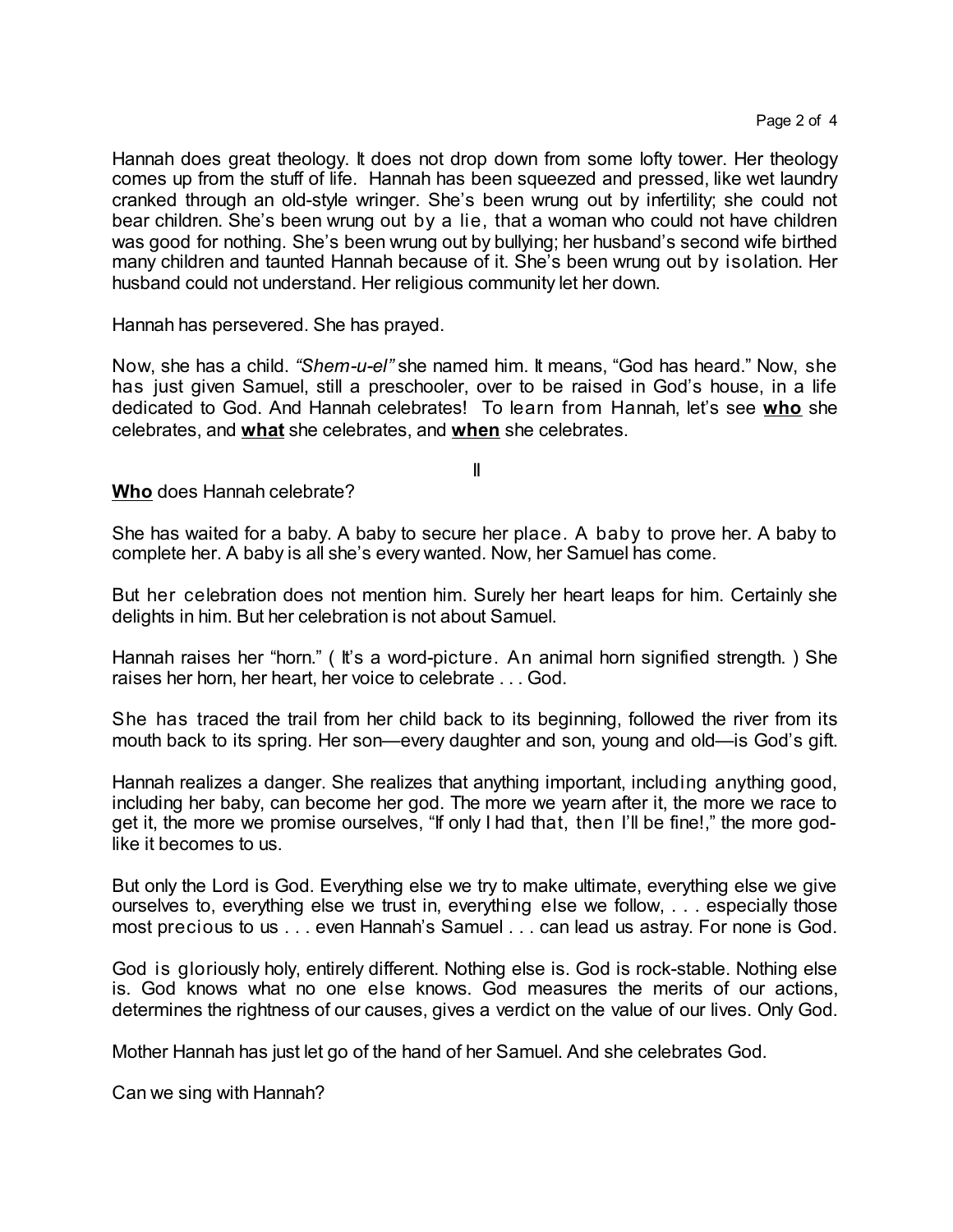III

Now, see **what** about God Hannah celebrates.

God takes sides. That should make us nervous.

Back then, every group had its own gods. And those who had made it, the few folks at the top of the heap, the boys with the most toys, had the best gods. Obviously. Things don't change. Athletes celebrating victory, troops firing across trenches, presidents praying for blessing or we who simply assume God thinks pretty much as we do . . . we drag God onto our stage, to wave spiritual pompoms for us.

We know better. God does not take sides.

Hannah disagrees. She celebrates God who is very partisan.

What is astonishing is which side God takes. Weak folks. Hungry folks. Childless folks. Poor folks. Needy folks. God exalts them. God raises them.

It gets better . . . or worse, depending where we sit. God is not just lifting up the weak. God is knocking down the strong. God is not just feeding the hungry. God is sending the stuffed to beg on the streets. God sides with those who have nothing, against those who have everything.

That should make us nervous.

We prefer to have our god like our tea: warm, comforting, contained in a cup, and served with manners. Then I meet minister colleagues from Zambia, Zimbabwe and South Africa. They are now serving in congregations in Burin Bay Arm (Newfoundland), Happy Valley (Labrador), and downtown Montreal. They have no problem with God's power. They trust God. They know God sides with those beaten, downtrodden, and broken. They've experienced God. Can we sing with them?

Can we sing with Hannah?

 $\mathsf{N}$ 

Hannah celebrates God. Hannah celebrates that God takes sides. Now, look at **when** Hannah celebrates.

On a first look, it is not surprising. She has had a baby. Her prayer has been answered. Things have turned out fine. Celebration is easy!

Then Iremembered something from when we began Hannah's story, last Sunday. It was after she had prayed. But before her pregnancy. She poured out her broken heart to God. Then it says *"her face was no longer sad."* Her sorrow had turned before her baby was born. Nothing had changed. Except, she'd turned to God. And she'd remembered, or maybe discovered for the first time, who God is.